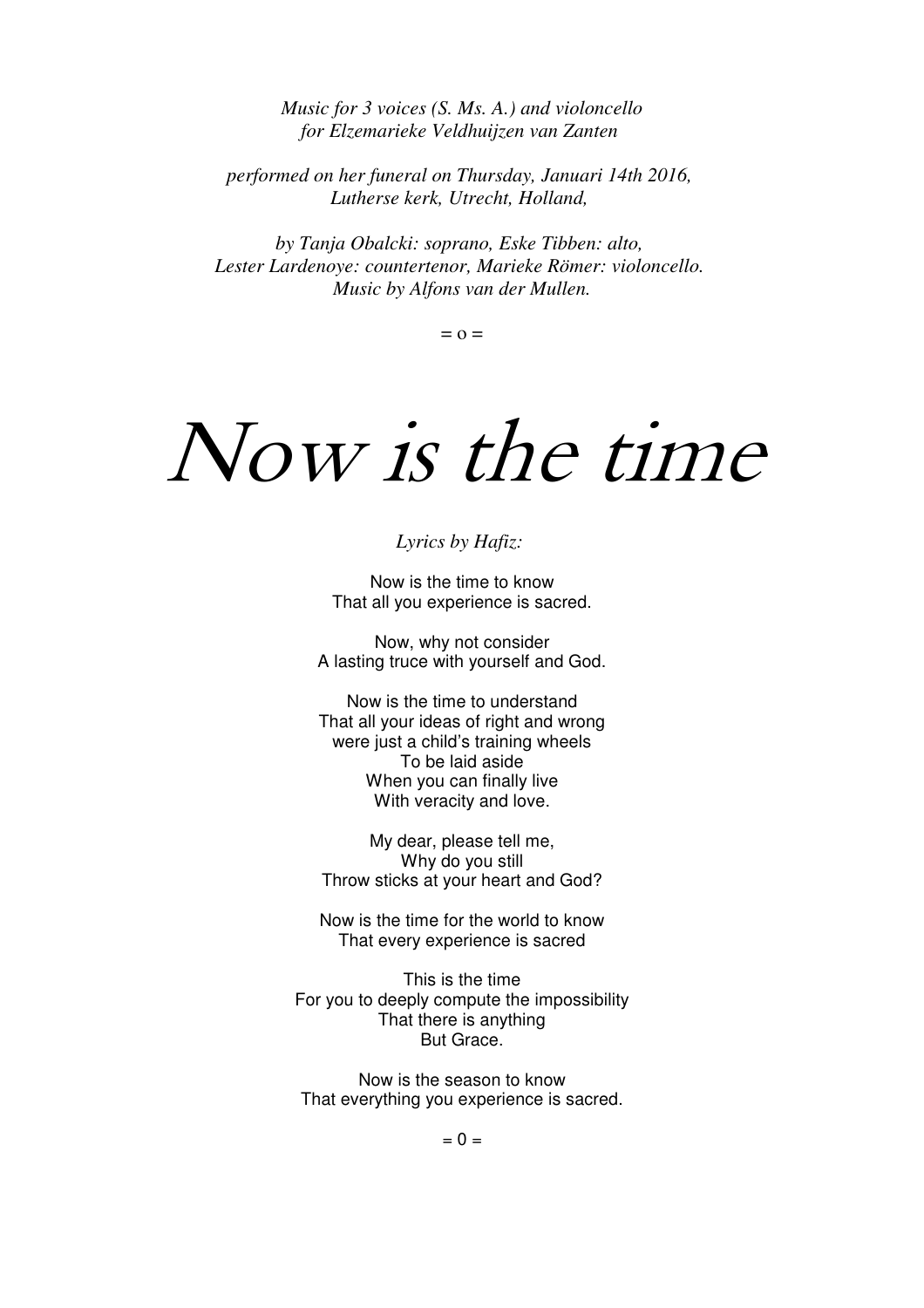## *Now is the time*

*W: www.alfonsvandermullen.nl E: alfonsvandermullen@gmail.com 2015 December, Holland*

*Lyrics: Hafiz music for 3 female voices (S. Ms. A) and violoncello - vs - 31 DEF for Elzemarieke Veldhuijzen van Zanten: Januari 14, 2016.*

**Maatwisselingen tussen 2/4, 6/8 en terug: steeds**  $\sqrt{ }$  **=**  $\sqrt{ }$ **. (beh. maat 12 en 77)** 

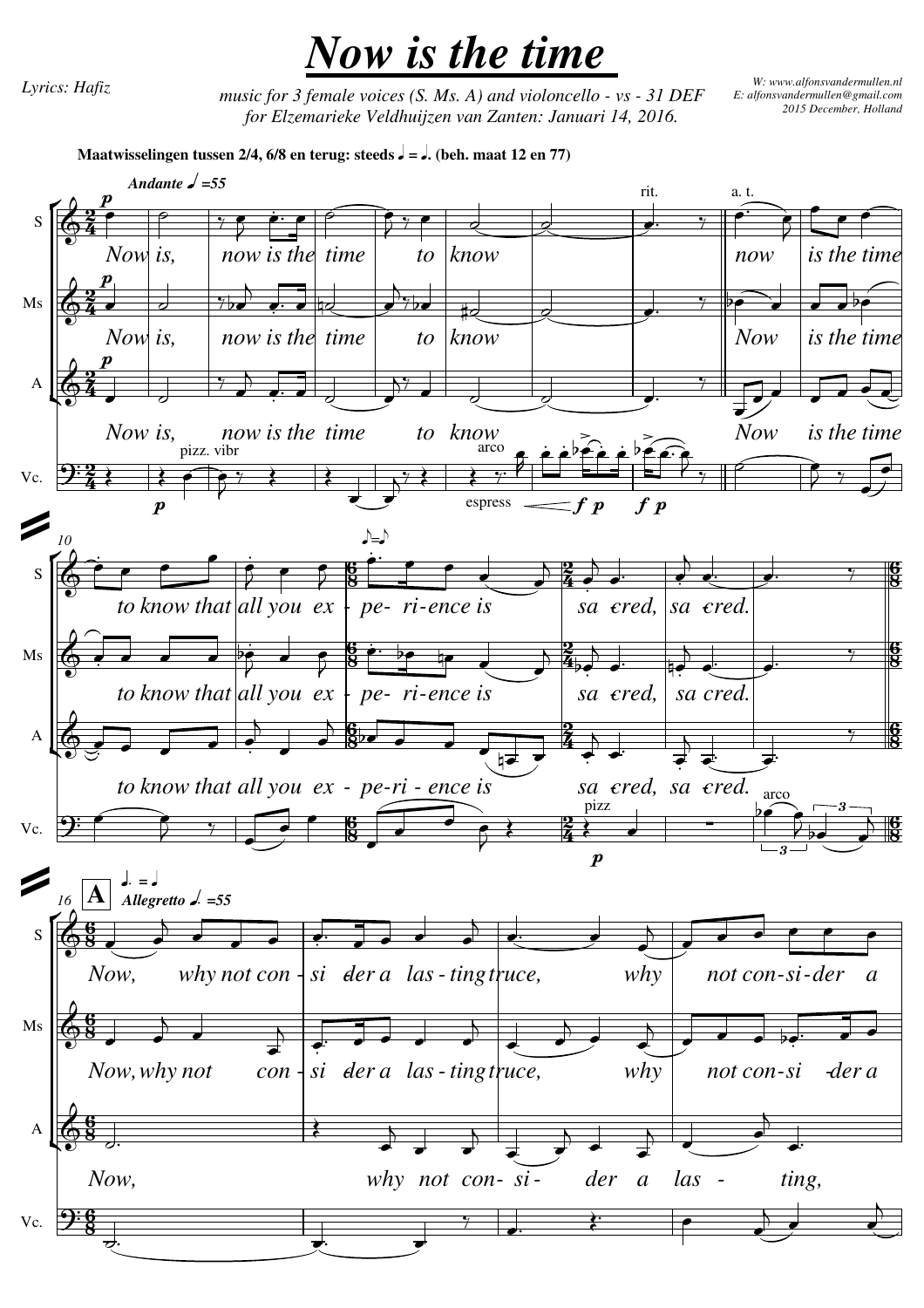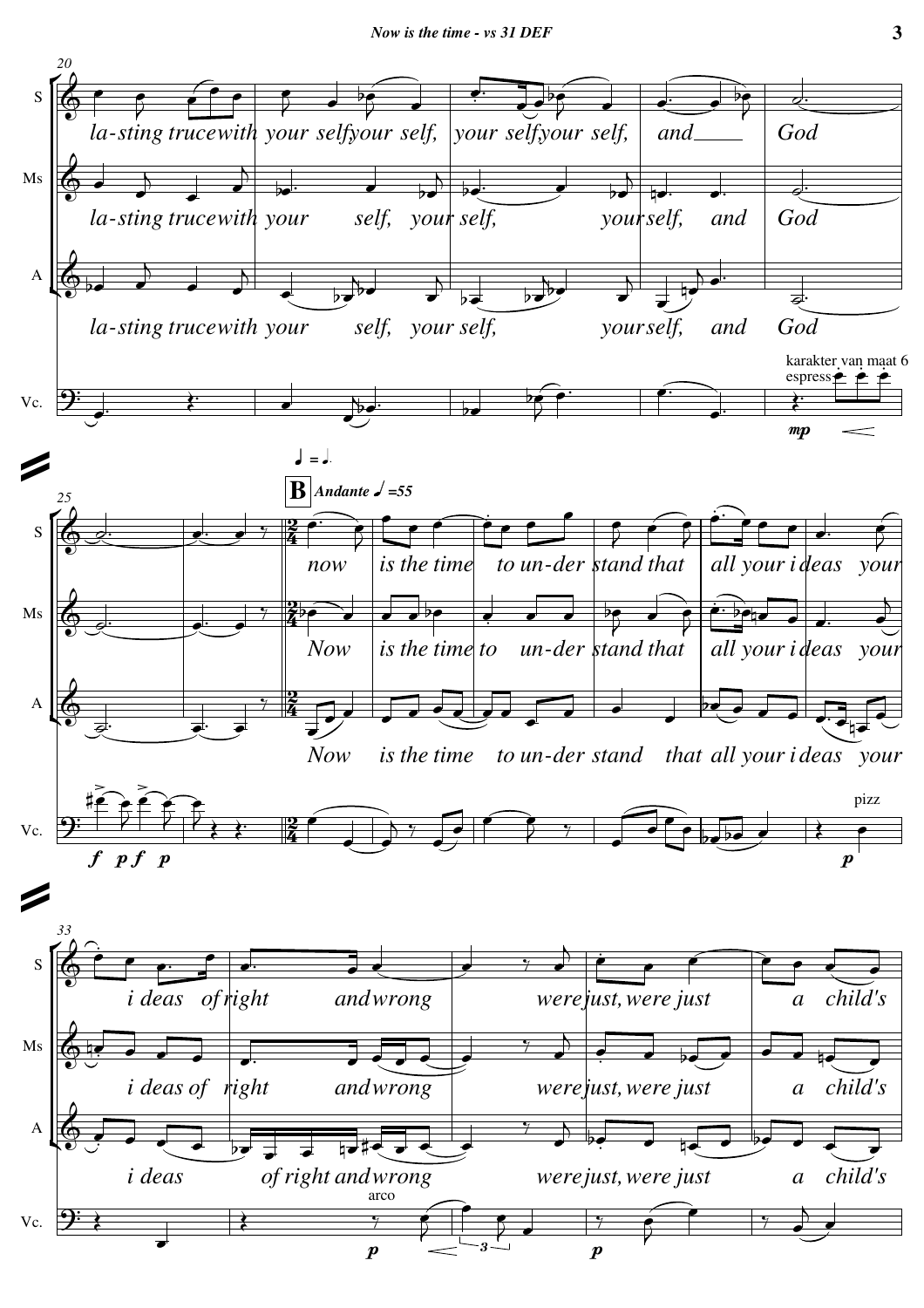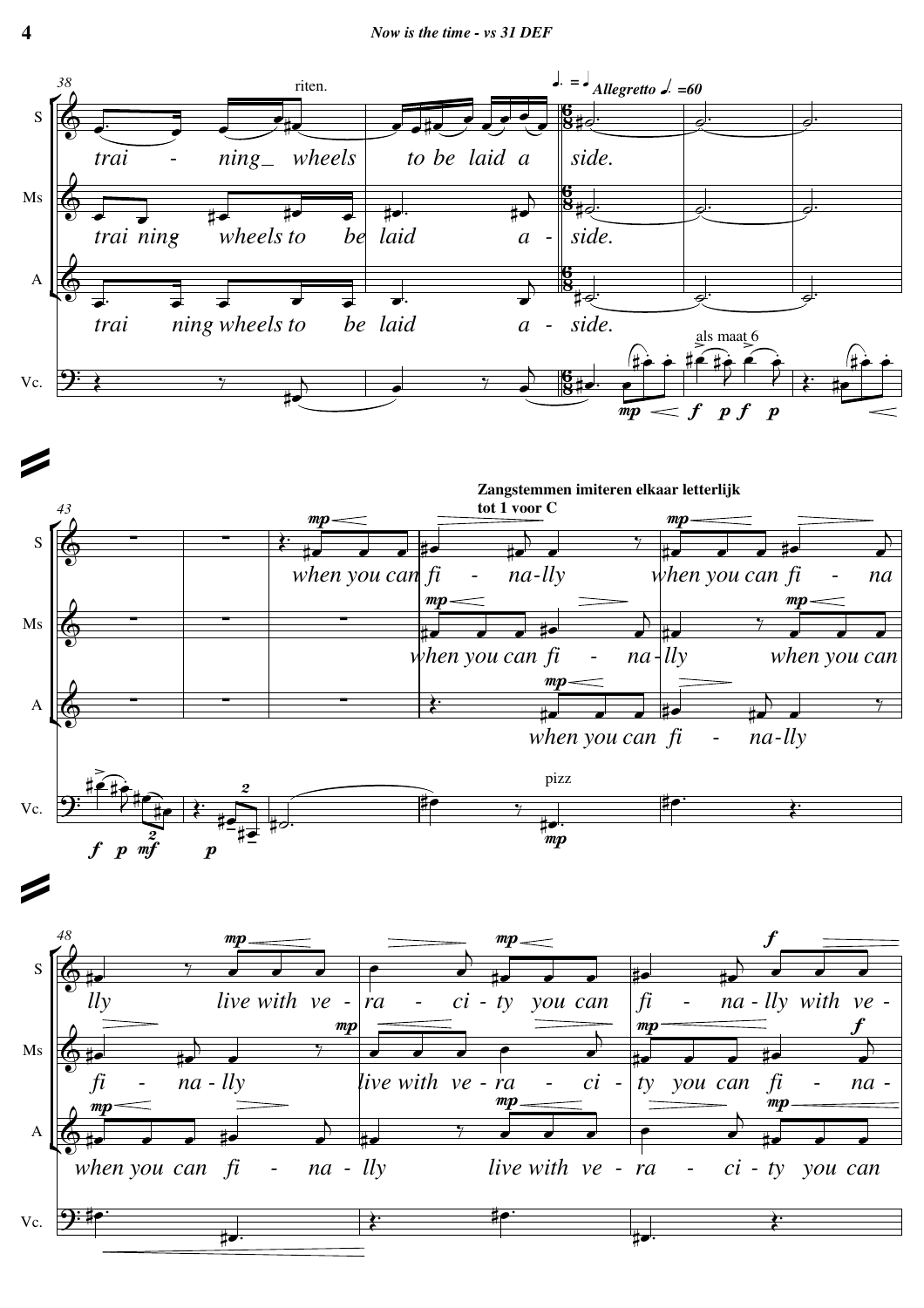

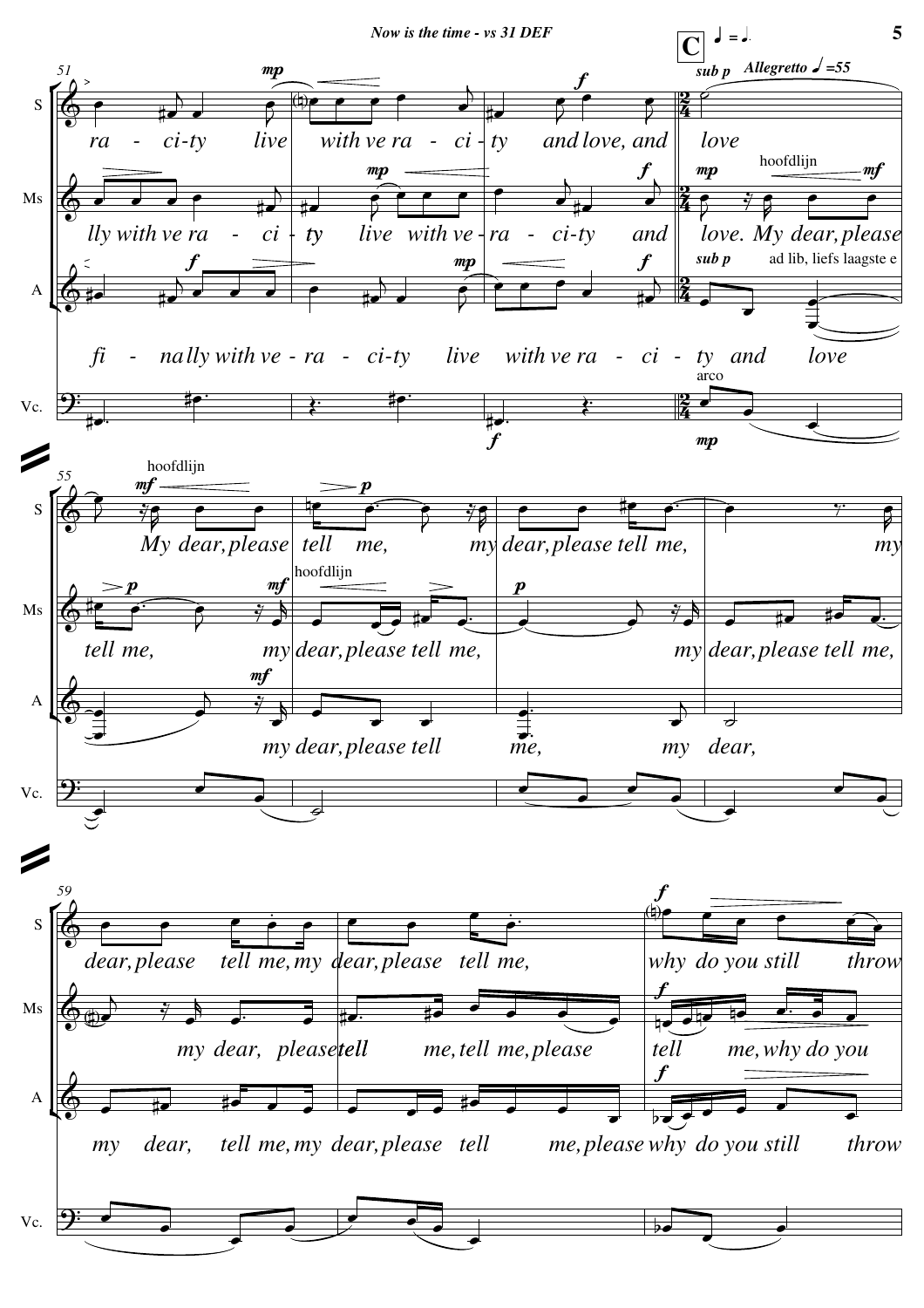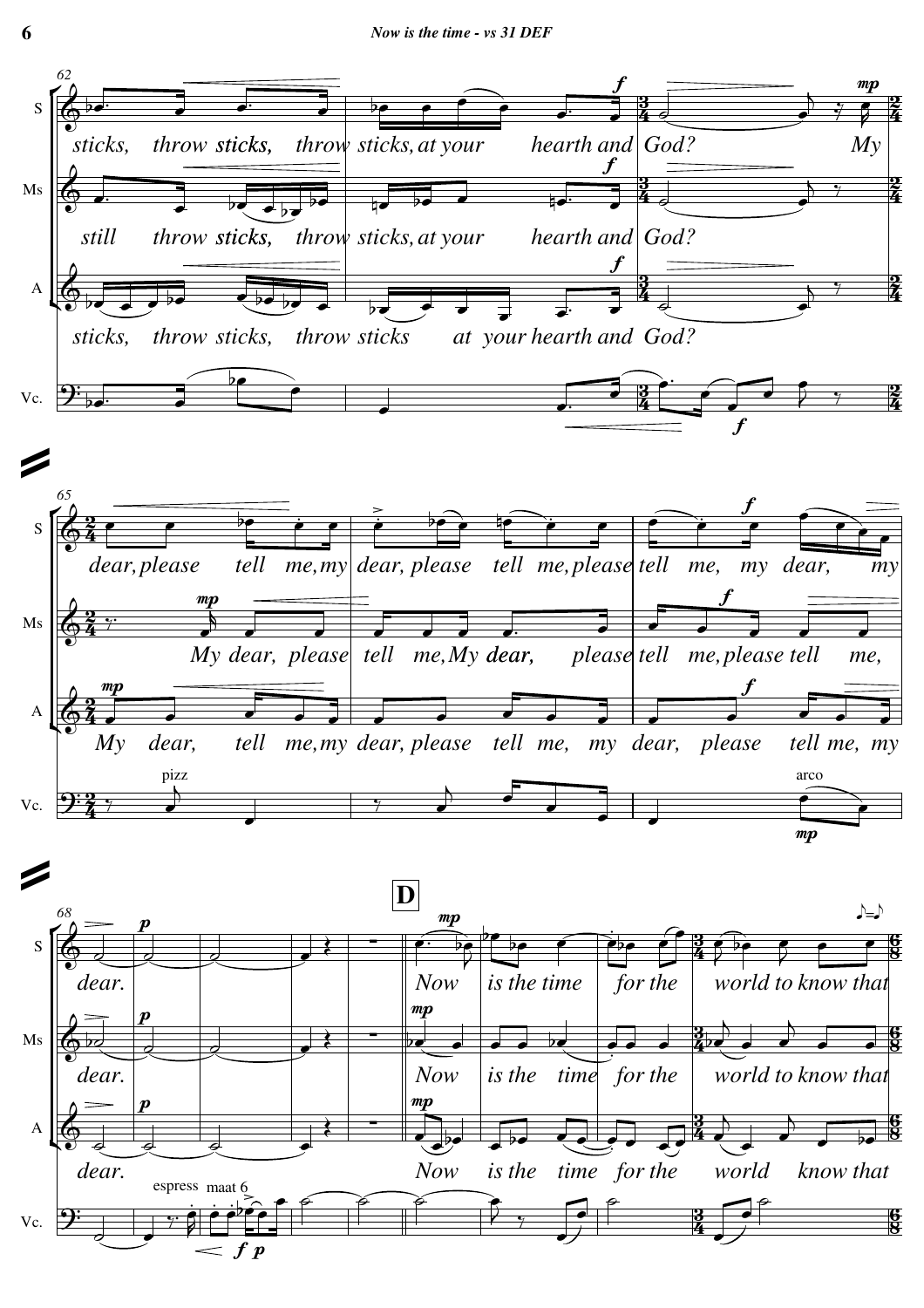